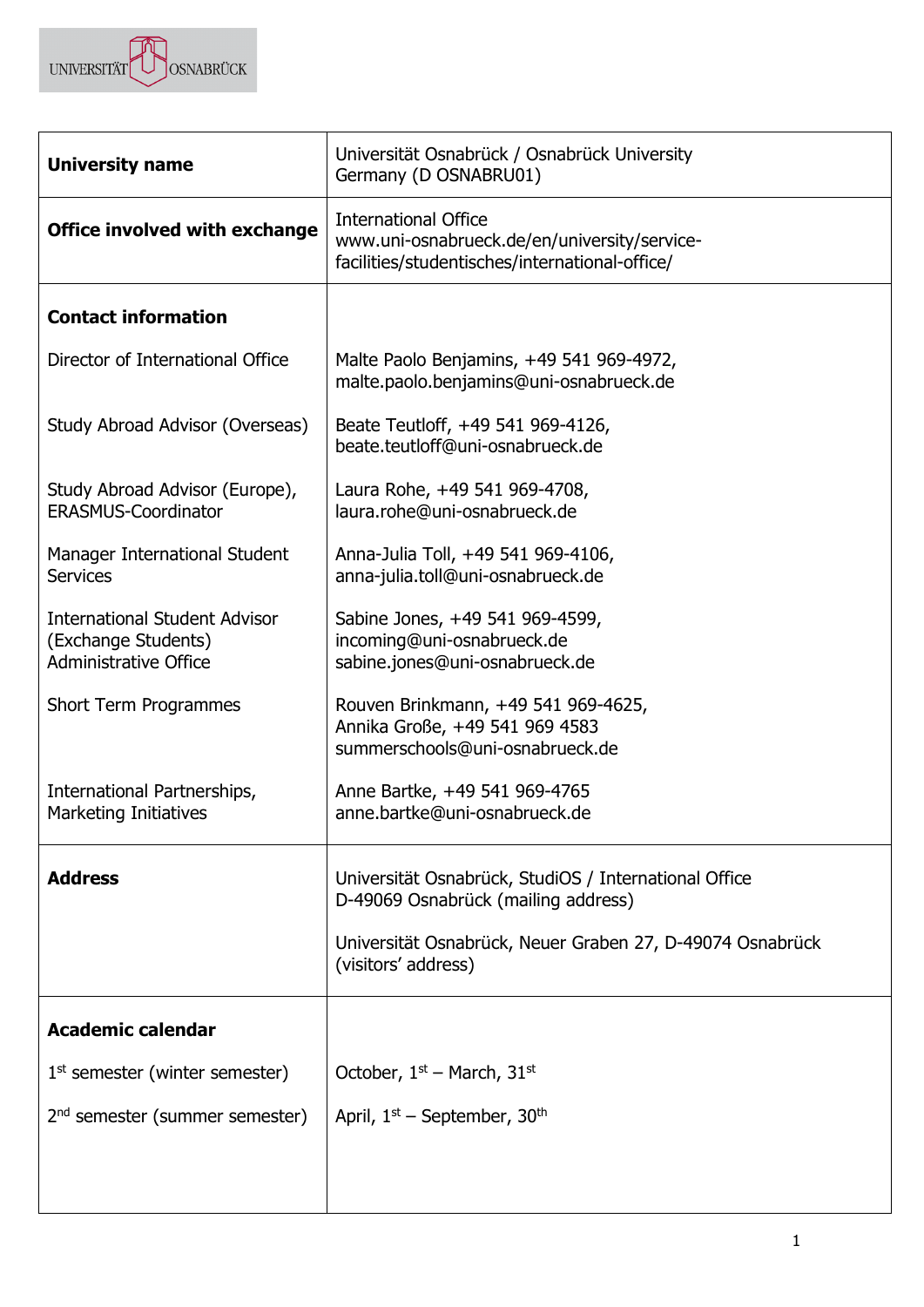| Lecture period                                            |                                                                                                                                                                                                                                                                                                                                                             |
|-----------------------------------------------------------|-------------------------------------------------------------------------------------------------------------------------------------------------------------------------------------------------------------------------------------------------------------------------------------------------------------------------------------------------------------|
| Winter semester<br>Summer semester                        | Mid-October until mid-February (approx.)<br>Beginning of April until beginning of July (approx.)                                                                                                                                                                                                                                                            |
| <b>Arrival days</b><br>Winter semester<br>Summer semester | Beginning of October<br>End of March / beginning of April<br>(exact dates will be communicated to nominated students and<br>announced on our website)                                                                                                                                                                                                       |
| <b>Orientation and welcome</b><br>week                    |                                                                                                                                                                                                                                                                                                                                                             |
| Winter semester<br>Summer semester                        | First or second week in October<br>Last week in March / first week in April<br>(exact dates will be communicated to nominated students and<br>announced on our website)                                                                                                                                                                                     |
| <b>Holidays</b>                                           | October 3rd (Day of the German Reunification)<br>October 31 <sup>st</sup> (Reformation Day)<br>December 25 <sup>th</sup> and 26 <sup>th</sup> (Christmas)<br>January 1 <sup>st</sup> (New Year's Day)<br>Good Friday<br>Easter Monday<br>Whit Monday<br>May $1st$ (Labour Day)<br><b>Ascension Day</b><br>Christmas holidays between Christmas and New Year |
| <b>University's website</b>                               | www.uni-osnabrueck.de/en                                                                                                                                                                                                                                                                                                                                    |
| <b>Website for exchange</b><br>information                | www.uni-osnabrueck.de/en/prospective-students/international-<br>prospective-students/exchange-and-erasmus-students/                                                                                                                                                                                                                                         |
| <b>Nominations</b>                                        | Please send your nomination via our Letter of Nomination to<br>incoming@uos.de from:<br>1st April to 15 <sup>th</sup> June for following winter semester<br>1 <sup>st</sup> October to 15 <sup>th</sup> December for following summer semester                                                                                                              |
| <b>Application</b><br><b>Deadlines</b>                    | $1st$ July for the following winter semester<br>1 <sup>st</sup> January for the following summer semester                                                                                                                                                                                                                                                   |
| <b>Documents required for</b><br>exchange application     | Online application form<br>Passport photo<br>Transcript of records<br>Copy of passport or identity card                                                                                                                                                                                                                                                     |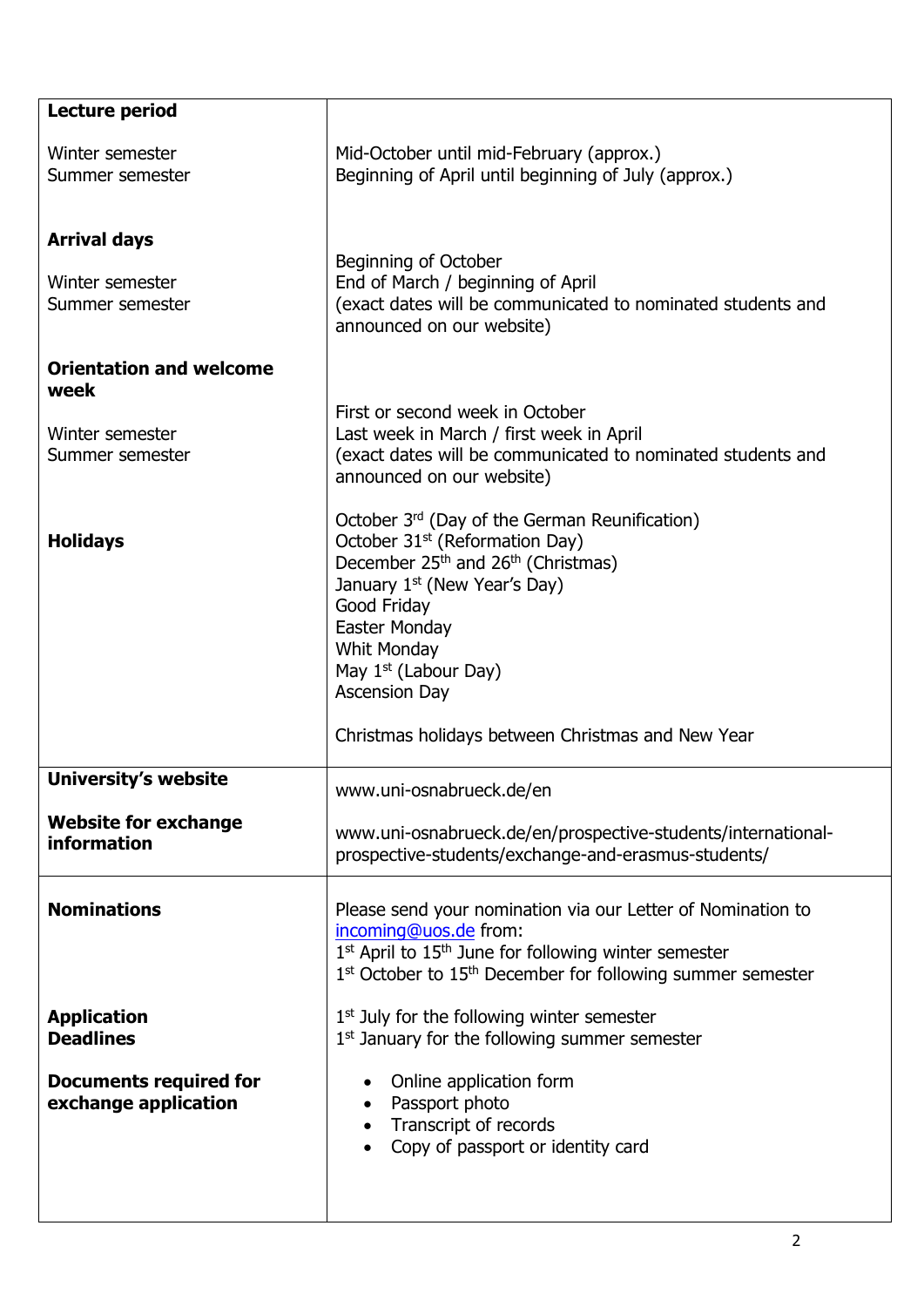| <b>Application material is</b><br>available online<br><b>Other application</b><br>requirements (level,<br>language, etc.) | http://www.uni-osnabrueck.de/en/prospective-<br>students/international-prospective-students/exchange-and-erasmus-<br>students/applications-and-admissions-for-exchange-students/<br>While most courses at Osnabrück University are taught in German,<br>an ever-increasing number of courses is taught in English across all<br>disciplines. Therefore, we recommend all our incoming exchange<br>students to have a level of B2 (according to the Common European<br>Framework of Reference for Languages) either in German or English.<br>An English level of B2 (according to the CEFR) roughly translates to:<br><b>TOEIC</b><br><b>IELTS</b><br><b>TOEFL IBT</b><br><b>TOEFL</b><br>Global<br>(R&L)<br>PBT<br>Scale of<br>Total<br>English<br>(Pearson) |         | Cambridge<br>University-<br>Cambridge<br>English<br>Language<br>Assessment |               |            |                          |       |                                 |       |                                              |
|---------------------------------------------------------------------------------------------------------------------------|--------------------------------------------------------------------------------------------------------------------------------------------------------------------------------------------------------------------------------------------------------------------------------------------------------------------------------------------------------------------------------------------------------------------------------------------------------------------------------------------------------------------------------------------------------------------------------------------------------------------------------------------------------------------------------------------------------------------------------------------------------------|---------|----------------------------------------------------------------------------|---------------|------------|--------------------------|-------|---------------------------------|-------|----------------------------------------------|
|                                                                                                                           | $5.5 - 6.5$                                                                                                                                                                                                                                                                                                                                                                                                                                                                                                                                                                                                                                                                                                                                                  | 785-940 |                                                                            | 72-94         | 543-626    |                          | 59-75 |                                 | First | Cambridge<br>Certificate in<br>English (FCE) |
|                                                                                                                           | A German level of B2 (according to the CEFR) roughly translates to:<br><b>Deutsches</b><br>Sprachdiplom<br><b>DSD</b>                                                                                                                                                                                                                                                                                                                                                                                                                                                                                                                                                                                                                                        |         | <b>Test DaF</b>                                                            |               | <b>DSH</b> | <b>TELC</b>              |       | <b>UNICERT</b>                  |       | Goethe-<br>Institut                          |
|                                                                                                                           | <b>DSD II</b>                                                                                                                                                                                                                                                                                                                                                                                                                                                                                                                                                                                                                                                                                                                                                |         | <b>TDN 3/4</b>                                                             | (Niveaustufe) | DSH-1      | <b>TELC</b><br><b>B2</b> |       | <b>UNICERT</b><br>$\mathsf{II}$ |       | <b>B2</b>                                    |
| <b>Programs/courses available</b><br>for exchange students                                                                | If students have the required (1) linguistic and (2) academic<br>qualifications, they are generally free to choose courses across all<br>faculties at UOS. However, all incoming students are strongly<br>encouraged to maintain a core curriculum of courses taught at the<br>faculty their home university has an agreement with.                                                                                                                                                                                                                                                                                                                                                                                                                          |         |                                                                            |               |            |                          |       |                                 |       |                                              |
| Are students required to<br>register for courses before<br>their arrival or upon arrival?                                 | Students register for the courses after their arrival in Osnabrück.                                                                                                                                                                                                                                                                                                                                                                                                                                                                                                                                                                                                                                                                                          |         |                                                                            |               |            |                          |       |                                 |       |                                              |
| Web address with information<br>on courses                                                                                | www.uni-osnabrueck.de -> Veranstaltungsverzeichnis (Quicklinks at<br>the bottom of the website) (in German)                                                                                                                                                                                                                                                                                                                                                                                                                                                                                                                                                                                                                                                  |         |                                                                            |               |            |                          |       |                                 |       |                                              |
| <b>Can exchange students</b><br>attend the university for just<br>one semester?                                           | Yes                                                                                                                                                                                                                                                                                                                                                                                                                                                                                                                                                                                                                                                                                                                                                          |         |                                                                            |               |            |                          |       |                                 |       |                                              |
| Do you offer short-term<br>summer programmes?                                                                             | Yes, check the following link:<br>http://www.uni-osnabrueck.de/en/prospective-<br>students/international-prospective-students/short-term-study/                                                                                                                                                                                                                                                                                                                                                                                                                                                                                                                                                                                                              |         |                                                                            |               |            |                          |       |                                 |       |                                              |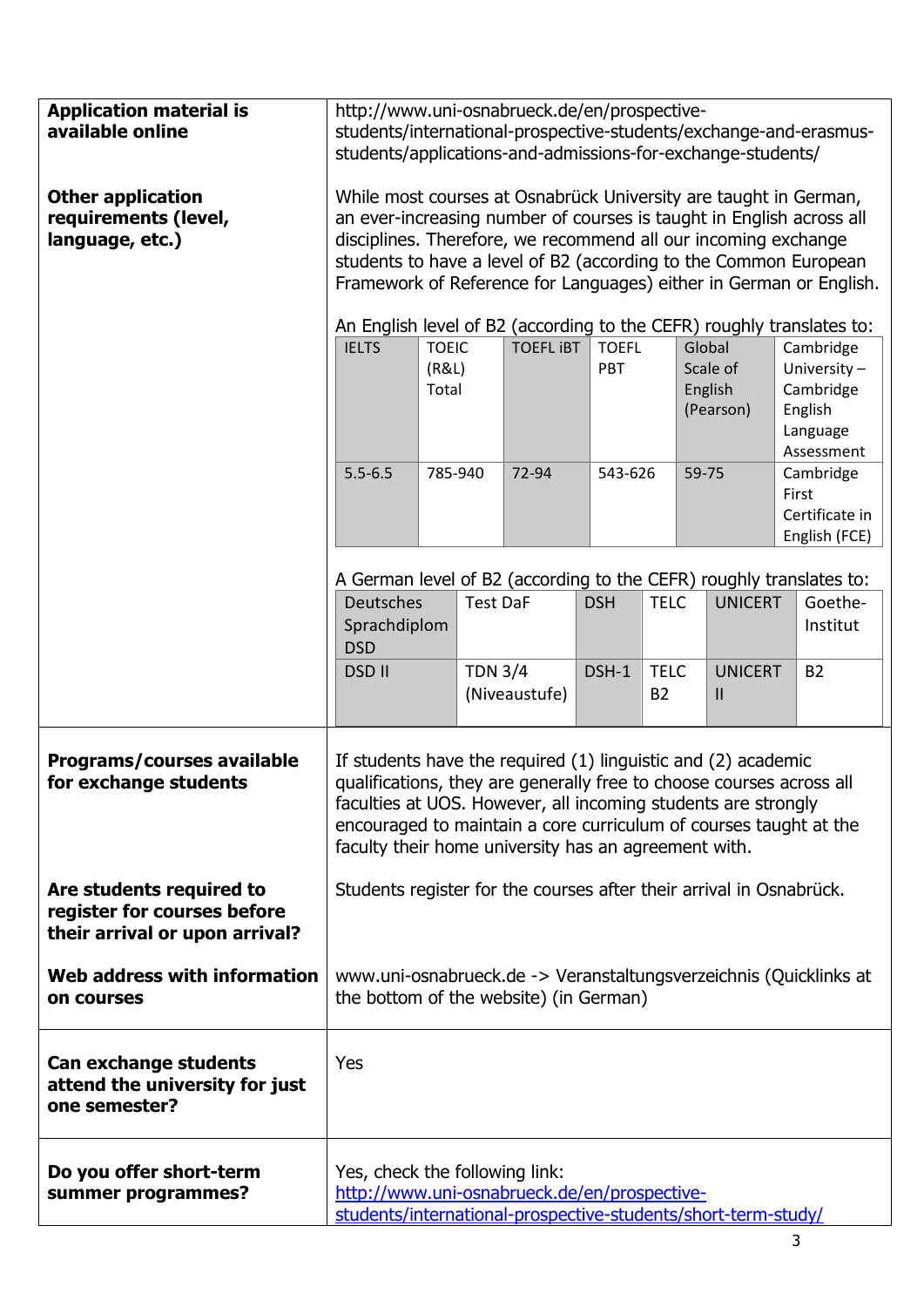| <b>Grading system</b>                              | Maximum grade: 1,0<br>Minimum grade: $4,0$ ( $> 4,0$ = fail)                                                                                                                                                                                                                                                                                                                                                                                                                                                                                   |
|----------------------------------------------------|------------------------------------------------------------------------------------------------------------------------------------------------------------------------------------------------------------------------------------------------------------------------------------------------------------------------------------------------------------------------------------------------------------------------------------------------------------------------------------------------------------------------------------------------|
| <b>Credit point system</b>                         | <b>ECTS</b>                                                                                                                                                                                                                                                                                                                                                                                                                                                                                                                                    |
| <b>Services available for</b><br>exchange students | <b>Information packages</b><br>$\bullet$<br>The International Office sends two information packages to all future<br>exchange students:                                                                                                                                                                                                                                                                                                                                                                                                        |
|                                                    | The first package is sent when the application documents have<br>arrived at the International Office. It includes the admission letter,<br>general information about Osnabrück and the university, dates of<br>arrival and Welcome Week, admission documents as well as<br>information about accommodation.                                                                                                                                                                                                                                    |
|                                                    | The second information package is sent approximately one month<br>before the students' arrival, in August for the following winter<br>semester, and in February for the following summer semester.                                                                                                                                                                                                                                                                                                                                             |
|                                                    | More detailed information about the Welcome Week and other<br>cultural and leisure activities are provided in this package.                                                                                                                                                                                                                                                                                                                                                                                                                    |
|                                                    | <b>Welcome week</b><br>This is our main welcoming event for exchange students as well as<br>other international students!<br>Students can expect various information sessions about Housing,<br>part-time jobs, and many other interesting and important topics.<br>Tutors can pick up incoming students from the train station, assist<br>them with bureaucratic procedures and provide them with<br>information about student housing.<br>The International Office offers also other activities, such as campus-<br>and city tours and more. |
|                                                    | http://www.uni-osnabrueck.de/en/prospective-<br>students/international-prospective-students/service/welcome-week-<br>and-pick-up-service/                                                                                                                                                                                                                                                                                                                                                                                                      |
|                                                    | <b>International Mentoring Program IMPOS</b><br>$\bullet$<br>In this program international students will be matched with local<br>students. Having a mentor makes it easier to get first-hand<br>experience of German life and studies, to socialize, and receive<br>various insider tips about Osnabrück!<br>This program aims to make it as easy as possible for international<br>students to get started with living and studying in Osnabrück and to<br>support them in their first semester.                                              |
|                                                    | New international students will be provided with assistance before<br>and after their arrival and have the option to participate in a variety<br>of free time activities and intercultural training. At the same time<br>there are offers to sharpen their literacy skills and to find out more                                                                                                                                                                                                                                                |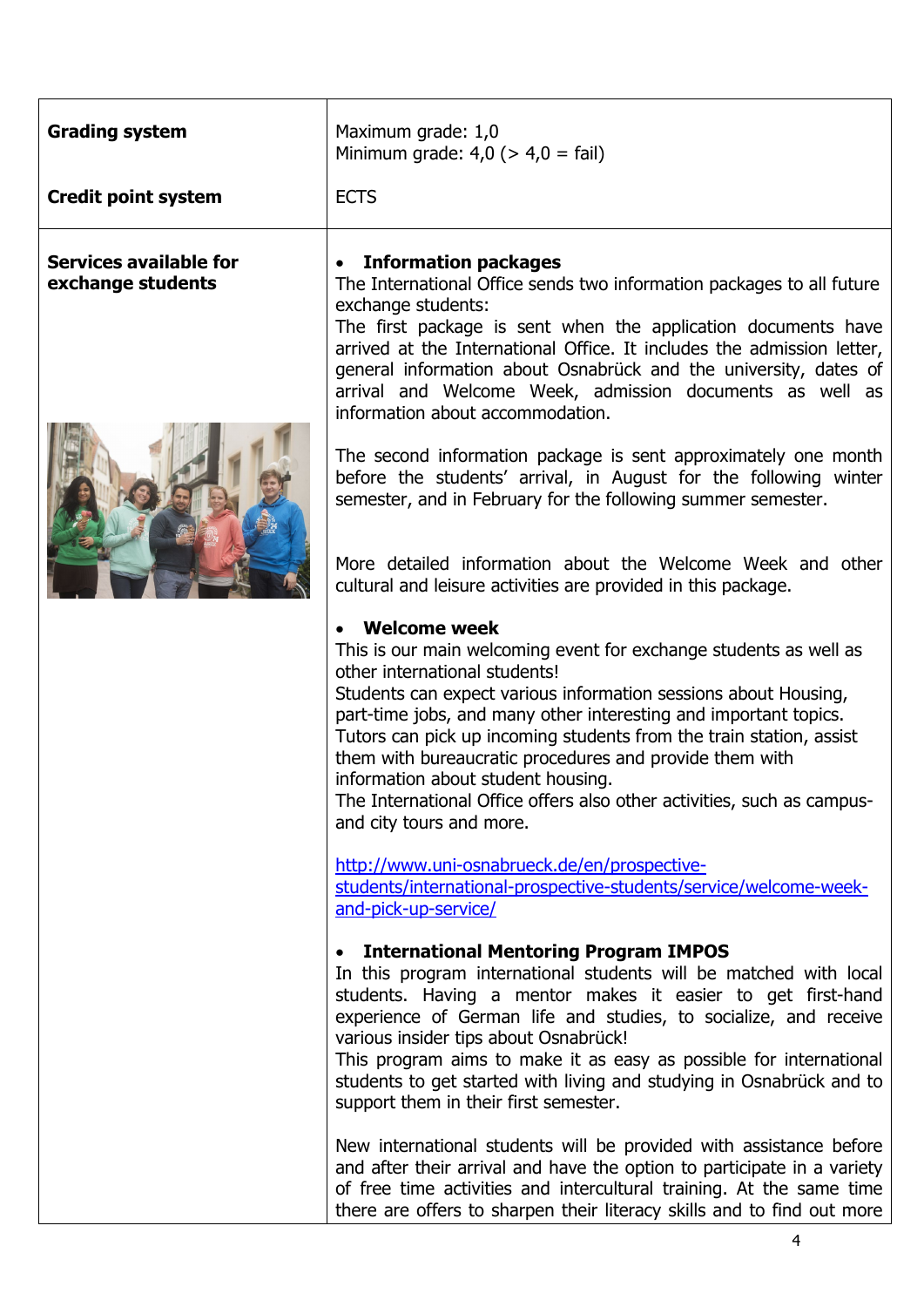| about career options and professional development in Germany.<br>For further information check the following link:<br>http://www.uni-osnabrueck.de/en/prospective-<br>students/international-prospective-students/international-mentoring-<br>programme-impos/<br><b>German language courses</b><br>The Language Center offers German courses for international<br>students which are free of charge:<br>www.uni-osnabrueck.de/sprachenzentrum -><br>Kursangebot<br>-><br>German courses<br>There are also special technical language courses for international<br>students studying law, business, humanities or social sciences.<br>An intensive German prep course is offered in September each year:<br>http://www.uni-osnabrueck.de/en/prospective-<br>students/international-prospective-students/pre-sessional-german-<br>language-course/<br>• Tandem language learning<br>The Tandem program involves two people with different native<br>languages meeting on a regular basis so that both participants can<br>improve their knowledge of the respective foreign language.<br>Is university accommodation<br>Yes, in our student residences (Jahnplatz, Jahnstraße, Leggeweg,<br>available for exchange<br>Lüstringer Straße, Salzmarkt, Sedanstraße, Ziegelstraße)<br>students?<br><b>How and when should</b><br>Online application:<br>http://www.uni-osnabrueck.de/en/prospective-<br>students apply for<br>accommodation?<br>students/international-prospective-students/exchange-and-erasmus-<br>students/accomodation/<br>Application deadlines:<br>1st January for the following summer semester<br>$1st$ July for the following winter semester<br>Only furnished single rooms are available. Students are required to<br>pay the first month's rent together with a deposit of 400 EUR on<br>their arrival in Osnabrück. The deposit is returned to them provided<br>the rooms are clean and undamaged on their departure. Students<br>are required to bring their own bed clothes, dishes and kitchen<br>utensils.<br>Cooking facilities are provided in each corridor; washing machines<br>are also available.<br>Information regarding the different student residences can be found<br>on the following internet site: |  |
|-----------------------------------------------------------------------------------------------------------------------------------------------------------------------------------------------------------------------------------------------------------------------------------------------------------------------------------------------------------------------------------------------------------------------------------------------------------------------------------------------------------------------------------------------------------------------------------------------------------------------------------------------------------------------------------------------------------------------------------------------------------------------------------------------------------------------------------------------------------------------------------------------------------------------------------------------------------------------------------------------------------------------------------------------------------------------------------------------------------------------------------------------------------------------------------------------------------------------------------------------------------------------------------------------------------------------------------------------------------------------------------------------------------------------------------------------------------------------------------------------------------------------------------------------------------------------------------------------------------------------------------------------------------------------------------------------------------------------------------------------------------------------------------------------------------------------------------------------------------------------------------------------------------------------------------------------------------------------------------------------------------------------------------------------------------------------------------------------------------------------------------------------------------------------------------------------------------------------------------------------|--|
|                                                                                                                                                                                                                                                                                                                                                                                                                                                                                                                                                                                                                                                                                                                                                                                                                                                                                                                                                                                                                                                                                                                                                                                                                                                                                                                                                                                                                                                                                                                                                                                                                                                                                                                                                                                                                                                                                                                                                                                                                                                                                                                                                                                                                                               |  |
|                                                                                                                                                                                                                                                                                                                                                                                                                                                                                                                                                                                                                                                                                                                                                                                                                                                                                                                                                                                                                                                                                                                                                                                                                                                                                                                                                                                                                                                                                                                                                                                                                                                                                                                                                                                                                                                                                                                                                                                                                                                                                                                                                                                                                                               |  |
|                                                                                                                                                                                                                                                                                                                                                                                                                                                                                                                                                                                                                                                                                                                                                                                                                                                                                                                                                                                                                                                                                                                                                                                                                                                                                                                                                                                                                                                                                                                                                                                                                                                                                                                                                                                                                                                                                                                                                                                                                                                                                                                                                                                                                                               |  |
|                                                                                                                                                                                                                                                                                                                                                                                                                                                                                                                                                                                                                                                                                                                                                                                                                                                                                                                                                                                                                                                                                                                                                                                                                                                                                                                                                                                                                                                                                                                                                                                                                                                                                                                                                                                                                                                                                                                                                                                                                                                                                                                                                                                                                                               |  |
|                                                                                                                                                                                                                                                                                                                                                                                                                                                                                                                                                                                                                                                                                                                                                                                                                                                                                                                                                                                                                                                                                                                                                                                                                                                                                                                                                                                                                                                                                                                                                                                                                                                                                                                                                                                                                                                                                                                                                                                                                                                                                                                                                                                                                                               |  |
|                                                                                                                                                                                                                                                                                                                                                                                                                                                                                                                                                                                                                                                                                                                                                                                                                                                                                                                                                                                                                                                                                                                                                                                                                                                                                                                                                                                                                                                                                                                                                                                                                                                                                                                                                                                                                                                                                                                                                                                                                                                                                                                                                                                                                                               |  |
|                                                                                                                                                                                                                                                                                                                                                                                                                                                                                                                                                                                                                                                                                                                                                                                                                                                                                                                                                                                                                                                                                                                                                                                                                                                                                                                                                                                                                                                                                                                                                                                                                                                                                                                                                                                                                                                                                                                                                                                                                                                                                                                                                                                                                                               |  |
|                                                                                                                                                                                                                                                                                                                                                                                                                                                                                                                                                                                                                                                                                                                                                                                                                                                                                                                                                                                                                                                                                                                                                                                                                                                                                                                                                                                                                                                                                                                                                                                                                                                                                                                                                                                                                                                                                                                                                                                                                                                                                                                                                                                                                                               |  |
|                                                                                                                                                                                                                                                                                                                                                                                                                                                                                                                                                                                                                                                                                                                                                                                                                                                                                                                                                                                                                                                                                                                                                                                                                                                                                                                                                                                                                                                                                                                                                                                                                                                                                                                                                                                                                                                                                                                                                                                                                                                                                                                                                                                                                                               |  |
|                                                                                                                                                                                                                                                                                                                                                                                                                                                                                                                                                                                                                                                                                                                                                                                                                                                                                                                                                                                                                                                                                                                                                                                                                                                                                                                                                                                                                                                                                                                                                                                                                                                                                                                                                                                                                                                                                                                                                                                                                                                                                                                                                                                                                                               |  |
|                                                                                                                                                                                                                                                                                                                                                                                                                                                                                                                                                                                                                                                                                                                                                                                                                                                                                                                                                                                                                                                                                                                                                                                                                                                                                                                                                                                                                                                                                                                                                                                                                                                                                                                                                                                                                                                                                                                                                                                                                                                                                                                                                                                                                                               |  |
|                                                                                                                                                                                                                                                                                                                                                                                                                                                                                                                                                                                                                                                                                                                                                                                                                                                                                                                                                                                                                                                                                                                                                                                                                                                                                                                                                                                                                                                                                                                                                                                                                                                                                                                                                                                                                                                                                                                                                                                                                                                                                                                                                                                                                                               |  |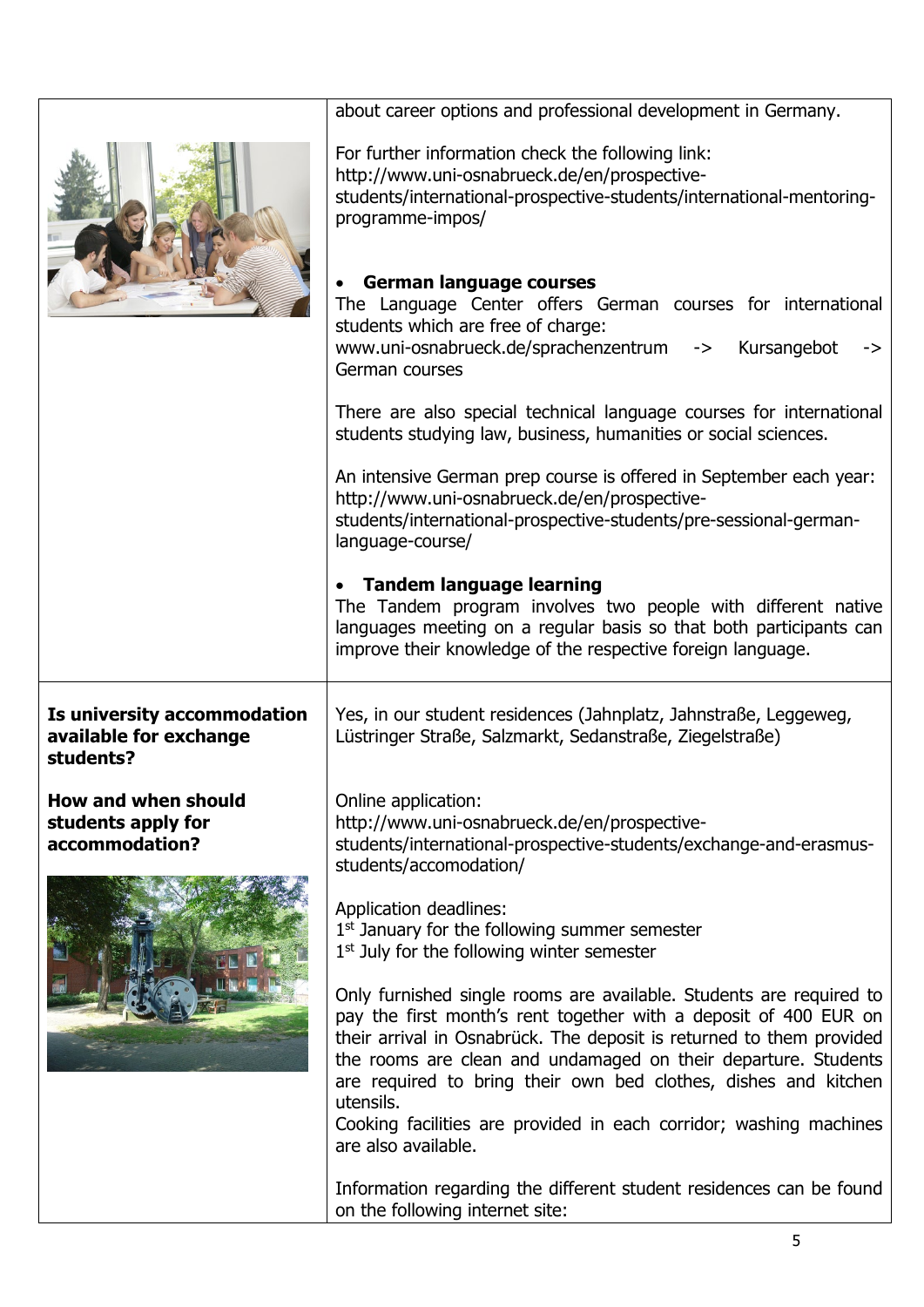|                                                                             | www.studentenwerk-osnabrueck.de/en/student-accommodation.html                                                                                                                                                                                                                                                                                                                                                                                                |
|-----------------------------------------------------------------------------|--------------------------------------------------------------------------------------------------------------------------------------------------------------------------------------------------------------------------------------------------------------------------------------------------------------------------------------------------------------------------------------------------------------------------------------------------------------|
| <b>Private accommodation</b>                                                | The following addresses might be useful for those students deciding<br>not to live in a student residence but preferring to look for private<br>accommodation:                                                                                                                                                                                                                                                                                               |
|                                                                             | Accommodation bourse:<br>www.uni-osnabrueck.de -> Schwarzes Brett (Quicklinks at the<br>bottom of the website) (in German)<br>www.studentenwerk-osnabrueck.de/en/student-<br>accommodation/finding-private-rooms-and-apartments.html<br>PLEASE NOTE: The International Student Office is not responsible for<br>private accommodation.                                                                                                                       |
| What is the cost of<br>accommodation in the<br>students' residences?        | Between approx. 220 and 300 EUR per month including bills.                                                                                                                                                                                                                                                                                                                                                                                                   |
| <b>Average living costs per</b><br>month (food, transportation,<br>$etc.$ ) | Approx. 861 EUR (incl. housing)<br>There are no tuition or administrative fees for exchange students,<br>but they have to pay a social fee to the university (approx. 295 EUR<br>per semester) which includes the semester ticket for free public<br>transport in Osnabrück and its surroundings.<br>More information:<br>http://www.uni-osnabrueck.de/en/prospective-<br>students/international-prospective-students/fees-and-financing/cost-<br>of-living/ |
| Are exchange students<br>required to obtain medical<br>insurance?           | All students under 30 have to present a valid health insurance when<br>enrolling at the.<br>It is recommended to take out German health insurance; this costs<br>approximately 90 EUR per month.<br>Students coming from other member states of the European Union<br>can bring their European Health Insurance Card (EHIC) with them<br>and will not have to take out German health insurance if it is valid for<br>the whole study period in Osnabrück.    |
| Visa / residence permit                                                     | Most exchange students who are not from EU countries require a<br>student visa in order to study in Germany.                                                                                                                                                                                                                                                                                                                                                 |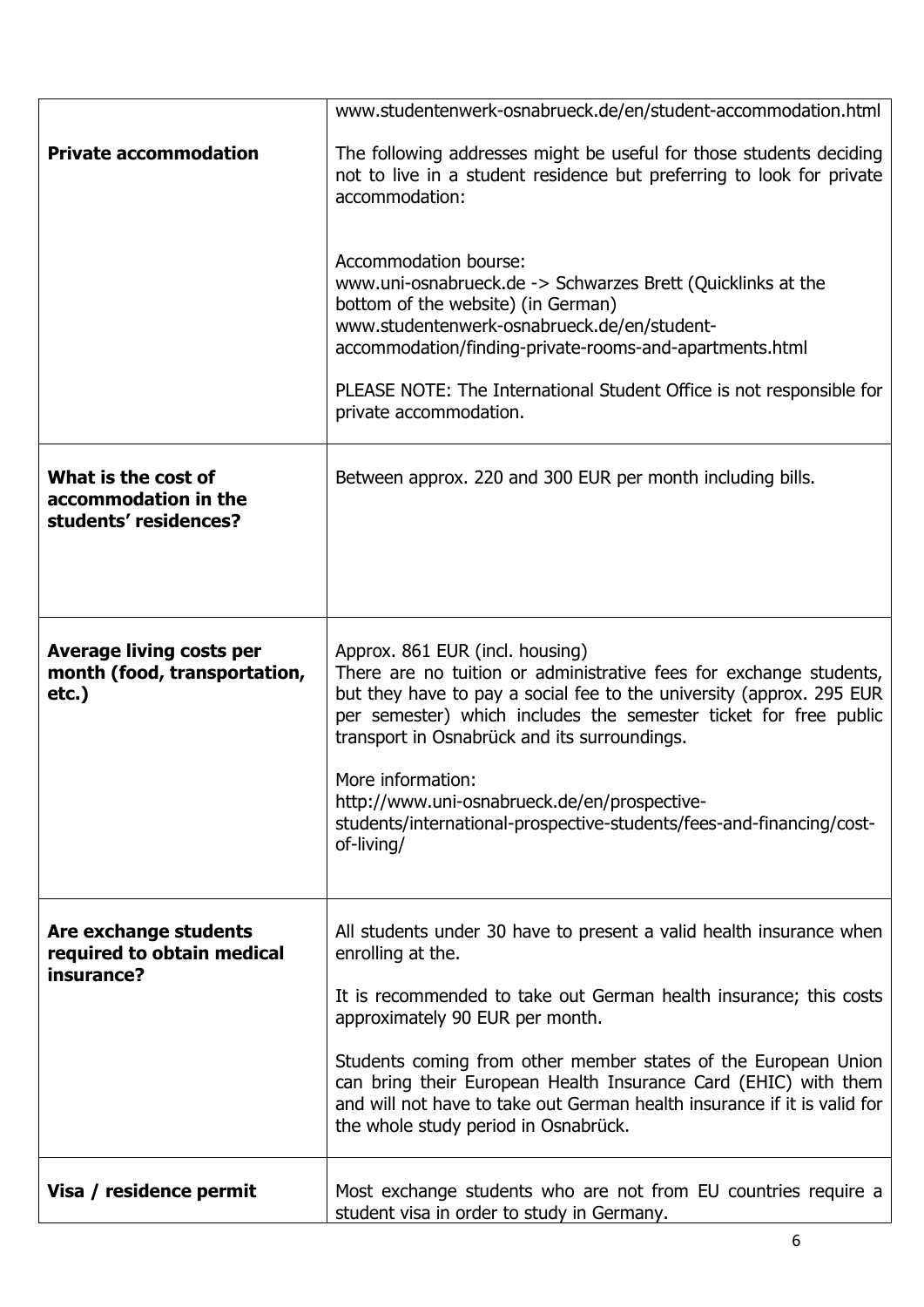|                   | Students from some countries do not require a visa in order to enter<br>Germany, but once here, all non-EU-citizens have to apply for a<br>student residence permit from the international authorities. A list of<br>the visa requirements for different countries can be found on the<br>Federal Foreign Office's internet site:<br>www.auswaertiges-amt.de/en<br>Students must apply for the student visa at the German Embassy or<br>at the German Consulate in their home country.                                                                         |
|-------------------|----------------------------------------------------------------------------------------------------------------------------------------------------------------------------------------------------------------------------------------------------------------------------------------------------------------------------------------------------------------------------------------------------------------------------------------------------------------------------------------------------------------------------------------------------------------|
|                   | The International Office will send their letters of acceptance to the<br>exchange students as soon as we have the complete application<br>dossier. So the students can apply for the student visa as soon as<br>possible.                                                                                                                                                                                                                                                                                                                                      |
|                   | All non-EU exchange students wishing to stay longer than three<br>months at a German university need a valid student residence permit<br>(costs: 100 EUR) if their visas do not cover the whole duration of<br>their stay in Osnabrück. When applying for the residence permit,<br>students from non-EU countries are also required to demonstrate<br>that they have sufficient financial means to support themselves<br>financially here in Germany, e.g. by providing scholarship<br>confirmations, bank statements, etc. (currently: 861 EUR per<br>month). |
| <b>The Campus</b> | One part of the university is situated in the city centre, and the other<br>part is situated in the district of Westerberg, close to the city centre.<br>Students can reach both locations easily by bus.<br>Furthermore, each institute or faculty has its own branch library.<br>The student residences are located all over the city, in the centre as<br>well as in several districts. Cafeterias are found at both university<br>locations.                                                                                                               |
|                   | Some details about the two university locations:<br><b>Location Innenstadt</b><br>Right next to the castle you can find amongst others: the History<br>Institute, the Institutes for Languages, Media, Cultural Sciences,<br>Economics, Business Management and Law as well as the university<br>library and the entire university administration including the<br>president's office.<br>www.uni-osnabrueck.de -> Lagepläne (Quicklinks at the bottom of<br>the website) -> Standort Innenstadt                                                               |
|                   | <b>Location Westerberg</b><br>In this part of the university you can find the Institute for<br>Mathematics, Computer Science and Natural Sciences.<br>www.uni-osnabrueck.de -> Lagepläne (Quicklinks at the bottom of<br>the website) -> Standort Westerberg                                                                                                                                                                                                                                                                                                   |